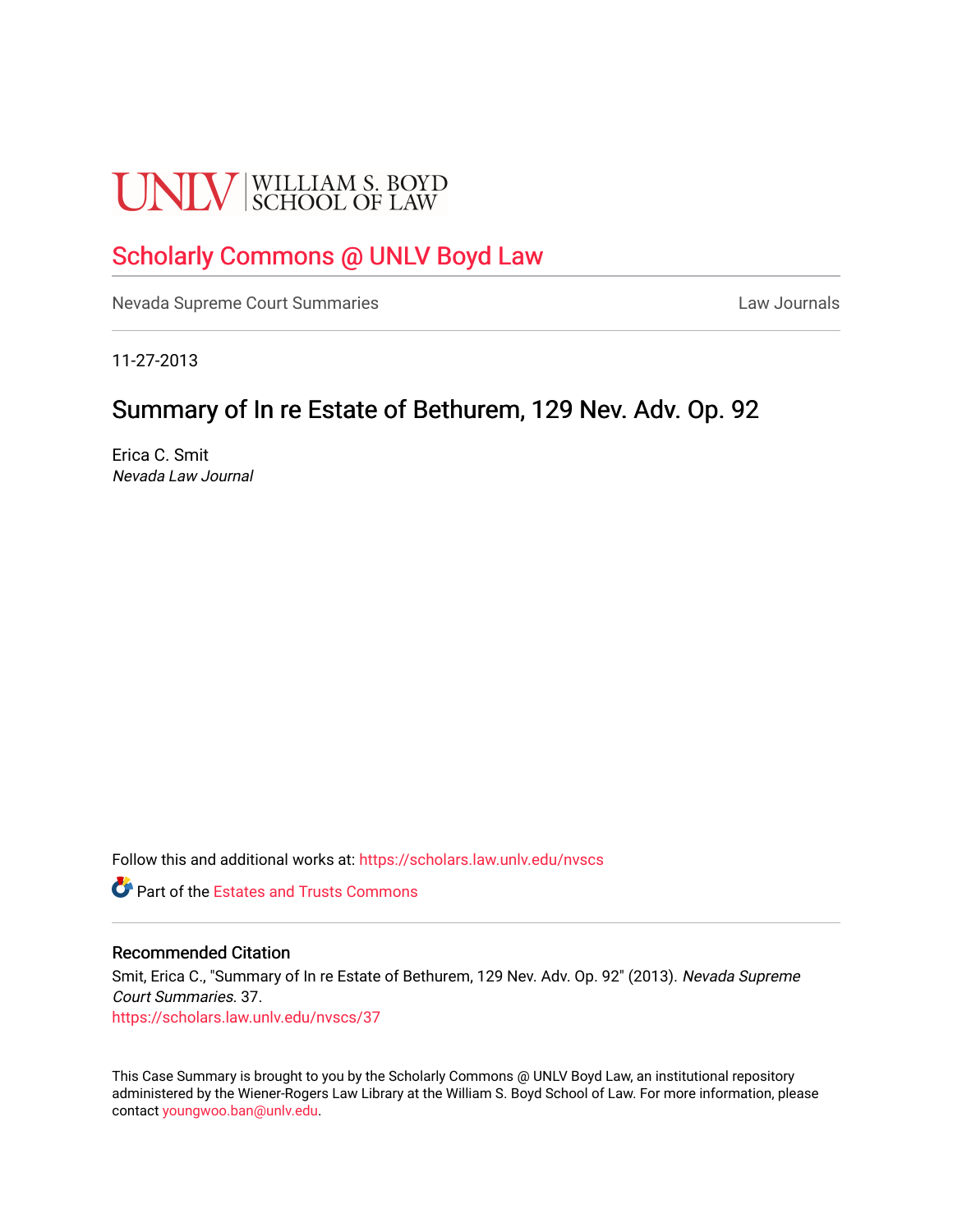*In re Estate of Bethurem*, 129 Nev. Adv. Op. 92 (Nov. 27, 2013)<sup>1</sup>

# WILLS & ESTATES: UNDUE INFLUENCE

### **Summary**

The Court determined one issue: (1) whether, in the absence of a presumption of undue influence, a will contestant bears the burden of proving undue influence by a preponderance of the evidence.

# **Disposition**

Yes, absent a presumption of undue influence, a will contestant bears the burden of proving undue influence by a preponderance of the evidence.

# **Factual and Procedural History**

Respondents Anita Herrera Perez ("Anita") and Sandra Kurtz ("Sandra") challenged the validity of their stepfather's will, claiming undue influence from appellant, their Aunt Ines Careveo ("Ines"). In 2004, respondents' stepfather, Arlan Bethurem ("Arlan"), executed a will bequeathing his estate to his wife Bertha. If Bertha did not survive him, Arlan's will divided his estate equally between his three stepchildren and a granddaughter. In 2005, Bertha became ill and Arlan needed assistance with her care. Ines came from Texas to help care for Bertha. Ines asked Sandra and Anita to assist with Bertha's care, but neither could do so. Ines was angry with Sandra and Anita for failing to care for Bertha.

Bertha passed away in May 2006. Ines helped Arlan to make funeral arrangements with a priest. The priest testified that Arlan was lucid at the meeting, but expressed disappointment in Sandra and Anita for not being more supportive during Bertha's illness. After the funeral, Arlan spoke with Ines daily via telephone. However, Arlan did not speak with Sandra for several months or to Anita for more than a year. In the meantime, Arlan continued to go to work and to provide for his own daily needs.

In 2007, Arlan had his friend and accountant Vicki Preston ("Preston") prepare a new will for him, which changed the beneficiaries to Ines and Arlan's sister and disinherited his stepchildren. Preston testified that Arlan appeared in good mental condition. Further, Preston and her friend, who served as a witness to the will, testified that Arlan expressed disappointment that Sandra and Anita had not helped care for Bertha. Arlan also conveyed title of his home to himself and Ines as joint tenants with right of survivorship. Additionally, he added Ines to some of his bank accounts.

Arlan lost his job in October 2008. He put his house up for sale and moved to Oregon to be with Sandra. Arlan expressed regret to Sandra about changing his will. Sandra testified that Arlan had a history of changing his will when he was angry with family members. Arlan named Sandra and Ines as beneficiaries to a savings account worth \$84,000.

Two months later, Arlan committed suicide. Preston was appointed special administrator of Arlan's estate. Because Arlan's home was in escrow at the time, Ines received the sale proceeds. Ines and Sandra received equal shares of his \$84,000 savings account. Preston

<sup>&</sup>lt;sup>1</sup> By Erica C. Smit